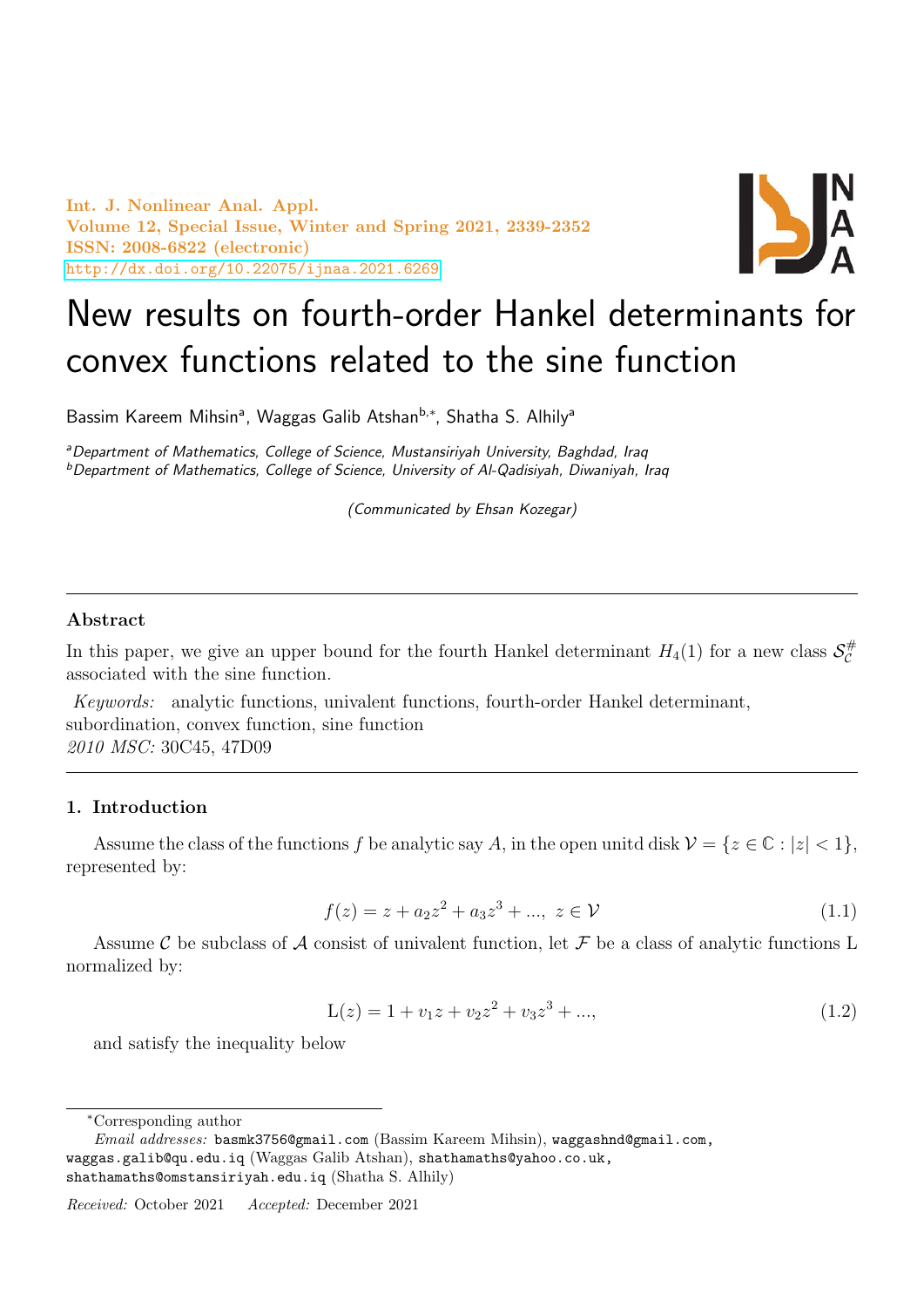$$
Re(L(z)) > 0, \ z \in \mathcal{V}.
$$

Now, let the two analytic function in  $\mathcal V$  say f and g.

Thus, the function q be subordinate to the function f, and represented by  $f(z) \prec q(z)$ ,  $z \in \mathbb{R}$ V. if the Schwarz function  $W(z)$  exists, with  $|W(z)| < 1$  and  $W(0) = 0$  [see more [\[21\]](#page-13-0)],  $q(z) =$  $f(\mathcal{W}(z)), z \in \mathcal{V}$ .

Cho et al. [\[9\]](#page-13-1) introduced the following function class  $S_s^*$ , in 2018:

$$
\mathcal{S}_s^* = \left\{ \frac{zf'(z)}{f(z)} \prec 1 + \sin z, \ f \in \mathcal{A}, \ z \in \mathcal{V} \right\},\
$$

The quantity  $\frac{zf'(z)}{f(z)}$  $f(z)$  lies in an eight-shaped region in the right-half plane. We introduced the new class.

**Definition 1.1.** Assume the function  $f \in \mathcal{A}$  which given by [\(1.1\)](#page-0-0) is said to be convex function class  $\mathcal{S}_{\mathcal{C}}^{\#}$ ・#<br>C

$$
\mathcal{S}_{\mathcal{C}}^{\#} = \left\{ 1 + \frac{zf''(z)}{f'(z)} \prec 1 + \sin z, \ f \in \mathcal{A}, \ z \in \mathcal{V} \right\}
$$
 (1.3)

implies that the quantity  $1+\frac{zf''(z)}{f'(z)}$  lies in an eight-shaped region in the right- half plane.

In 1976 Noonan and Thomas [\[23\]](#page-13-2) stated the  $\varphi^{th}$  Hankel determinant for  $q \geq 1$  and  $n \geq 1$  of functions f as follows:

$$
H_{\mathfrak{q}}(n) = \begin{vmatrix} a_n & a_{n+1} & \cdots & a_{n+\mathfrak{q}-1} \\ a_{n+1} & a_{n+2} & \cdots & a_{n+\mathfrak{q}} \\ \vdots & \vdots & \ddots & \vdots \\ a_{n+\mathfrak{q}-1} & a_{n+\mathfrak{q}} & \cdots & a_{n+2\mathfrak{q}-2} \end{vmatrix}, \quad a_1 = 1.
$$

In particular, we have

For  $q = 2$ ,  $n = 1$  and  $a_1 = 1$ ,  $H_2(1) = a_3 - a_2^2$  is the well-known Fekete-Szegö functional. The second Hankel  $H_2(2)$  defined as  $H_2(2) = a_2a_4 - a_3^2$  for  $q = 2$ ,  $n = 2$  was studied for the classes of bi-starlike and bi-convex functions (see  $\begin{bmatrix} 1, 2, 4, 5, 10, 12, 15, 16, 25, 31 \end{bmatrix}$  $\begin{bmatrix} 1, 2, 4, 5, 10, 12, 15, 16, 25, 31 \end{bmatrix}$  $\begin{bmatrix} 1, 2, 4, 5, 10, 12, 15, 16, 25, 31 \end{bmatrix}$  $\begin{bmatrix} 1, 2, 4, 5, 10, 12, 15, 16, 25, 31 \end{bmatrix}$  $\begin{bmatrix} 1, 2, 4, 5, 10, 12, 15, 16, 25, 31 \end{bmatrix}$  $\begin{bmatrix} 1, 2, 4, 5, 10, 12, 15, 16, 25, 31 \end{bmatrix}$  $\begin{bmatrix} 1, 2, 4, 5, 10, 12, 15, 16, 25, 31 \end{bmatrix}$  $\begin{bmatrix} 1, 2, 4, 5, 10, 12, 15, 16, 25, 31 \end{bmatrix}$  $\begin{bmatrix} 1, 2, 4, 5, 10, 12, 15, 16, 25, 31 \end{bmatrix}$  $\begin{bmatrix} 1, 2, 4, 5, 10, 12, 15, 16, 25, 31 \end{bmatrix}$ ). The third Hankel determinant is given as:

$$
H_3(1) = \begin{vmatrix} a_1 & a_2 & a_3 \\ a_2 & a_3 & a_4 \\ a_3 & a_4 & a_5 \end{vmatrix}, \ \mathfrak{q}_1 = 3, \ n = 1,
$$

 $H_3(1)$  whose elements are various classes of analytic functions, it is worth mentioning that [\[6,](#page-12-4) [7,](#page-13-9) [8,](#page-13-10) [12,](#page-13-4) [13,](#page-13-11) [17,](#page-13-12) [18,](#page-13-13) [20,](#page-13-14) [27,](#page-13-15) [28,](#page-13-16) [29,](#page-13-17) [30,](#page-13-18) [32,](#page-13-19) 34. For instance, Murugusundaramoorthy and Bulboacă [\[22\]](#page-13-21) defined the subclass of analytic functions  $M\mathcal{L}_c^a(\lambda,\phi)$  and have upper bounds for the Fekete-Szegö functional, addition and the Hankel determinant of order two for  $f \in M\mathcal{L}_c^a(\lambda,\phi)$ . Islam et. all [\[11\]](#page-13-22) introduced the q − analog of starlike function linked with a trigonometric sine function and debate some geometric properties, where the well-known problems of Fekete-Szegö, the sufficient and necessary condition, the distortion and growth bound, closure theorem and convolution results with partial sums for this class. Zaprawa et al. [\[33\]](#page-13-23) introduced the bound of the third Hankel determinant for the univalent starlike functions. Arif et al. [\[3\]](#page-12-5) study the fourth Hankel determinant  $H_4(1)$ . Khan et al. [\[14\]](#page-13-24) introduced and discussed many classes of functions with bounded turning which are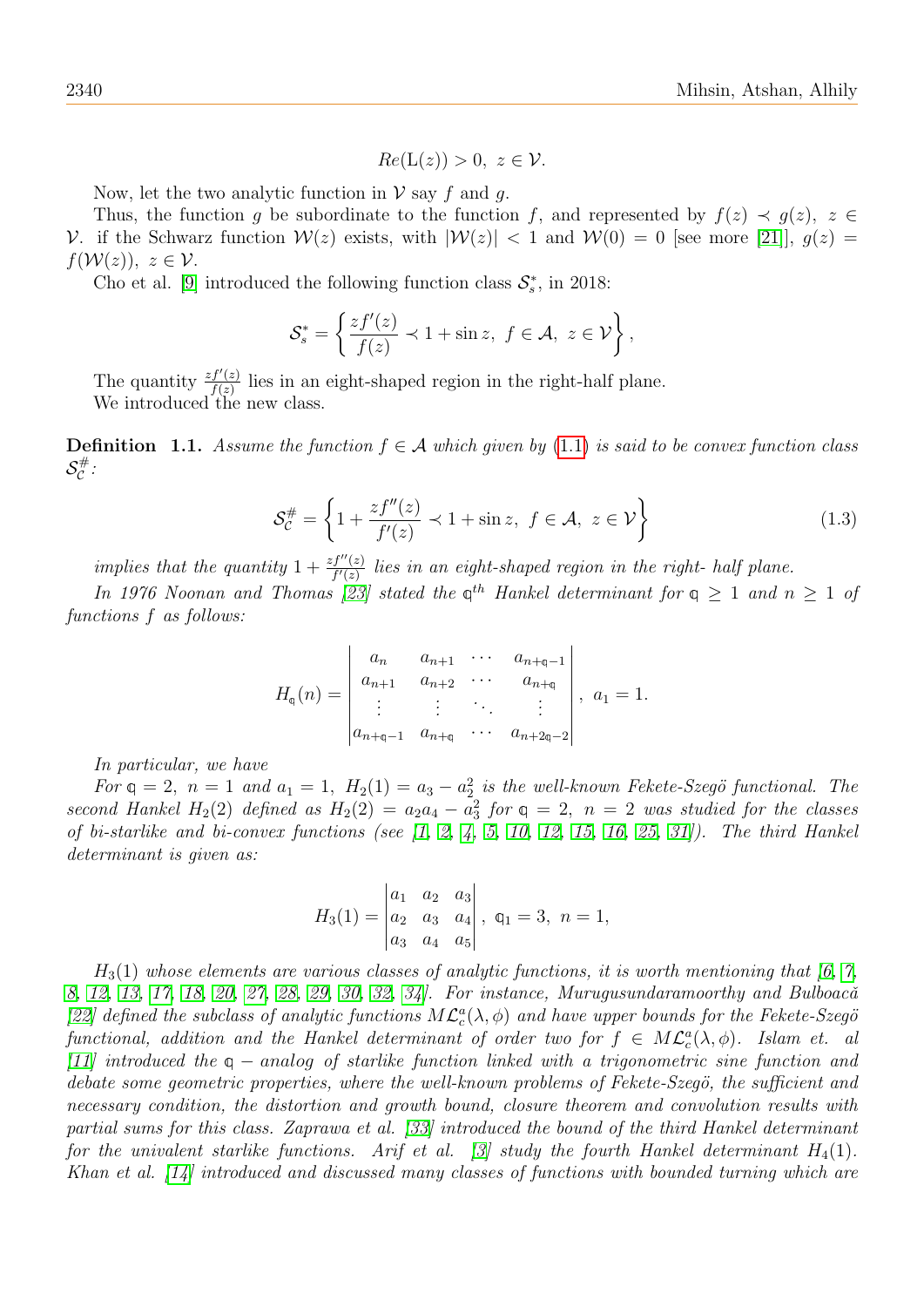connected to the sine functions and obtained upper bounds for the third-and fourth –order Hankel determinants related to such classes.

Now, since  $f \in \mathcal{C}$ ,  $a_1 = 1$  thus

$$
H_4(1) = \{(a_2a_4 - a_3^2)a_3 - (a_4 - a_2a_3)a_4 + (a_3 - a_2^2)a_5\}a_7 - \{(a_2a_5 - a_3a_4)a_3 - (a_5 - a_2a_4)a_4 + (a_3 - a_2^2)a_6\}a_6 + \{(a_3a_5 - a_4^2)a_3 - (a_5 - a_2a_4)a_5 + a_4 - a_2a_3\}a_6 + \{(a_3a_5 - a_4^2)a_3 - (a_5 - a_2a_4)a_5 + (a_4 - a_2a_3)a_6\}a_5 - \{(a_3a_5 - a_4^2)a_4 - (a_2a_5 - a_3a_4)a_5 + (a_4 - a_2a_3)a_6\}a_4.
$$
\n
$$
(1.4)
$$

The first original result is the definition of the new concept on fourth Hankel determinant.

<span id="page-2-3"></span>**Definition 1.2.** The fourth Hankel determinant of a function f of the form  $(1.1)$  is defined by:

$$
H_4(1) = \begin{vmatrix} 1 & a_2 & a_3 & a_4 \\ a_2 & a_3 & a_4 & a_5 \\ a_3 & a_4 & a_5 & a_6 \\ a_4 & a_5 & a_6 & a_7 \end{vmatrix} = \delta_1 a_7 + \delta_2 a_6 + \delta_3 a_5 + \delta_4 a_4,
$$

such that

$$
|\delta_1| = |a_2a_4 - a_3||a_3| + |a_4 - a_2a_3||a_4| + |a_3 - a_2||a_5|.
$$
  
\n
$$
|\delta_2| = |a_2a_5 - a_3a_4||a_3| + |a_5 - a_2a_4||a_4| + |a_3 - a_2||a_6|.
$$
  
\n
$$
|\delta_3| = |a_3a_5 - a_4||a_3| + |a_5 - a_2a_4||a_5| + |a_4 - a_2a_3||a_6|.
$$
  
\n
$$
|\delta_4| = |a_3a_5 - a_4||a_4| + |a_2a_5 - a_3a_4||a_5| + |a_4 - a_2a_3||a_6|.
$$

### 2. Preliminaries

To give argument to our main results, following lemmas are needed.

<span id="page-2-2"></span>**Lemma 2.1.** [\[19\]](#page-13-25) If  $L(z) \in \mathcal{A}$ , then exists some x, z with  $|z| \leq 1$ ,  $|x| \leq 1$ , where  $2v_2 = v_1^2 + x(4 - v_1^2).$  $4v_3 = v_1^3 + 2v_1x(4 - v_1^2) - (4 - v_1^2)v_1x^2 + 2(4 - v_1^2)(1 - |x|)z.$ 

<span id="page-2-0"></span>**Lemma 2.2.** [\[26\]](#page-13-26) Assume  $L(z) \in \mathcal{A}$ . Then  $|v_1^4 + v_2^2 + 2v_1v_3 - 3v_1^2v_2 - v_4| \leq 2,$  $|v_1^5 + 3v_1v_2^2 + 3v_1^2v_3 - 4v_1^3v_2 - 2v_1v_4 - 2v_2v_3 + v_5| \leq 2,$  $|v_1^6 + 6v_1^2v_2^2 + 4v_1^3v_3 + 2v_1v_5 + 2v_2v_4 + v_3^2 - v_2^3 - 5v_1^4v_2 - 3v_1^2v_4 - 6v_1v_2v_3 - v_6| \leq 2,$  $|v_n| \leq 2, \, n = 1, 2, 3, \dots$ 

<span id="page-2-1"></span>**Lemma 2.3.** [\[24\]](#page-13-27) Assume  $L(z) \in \mathcal{A}$ , then we have  $\begin{array}{c} \hline \end{array}$  $v_2 - \frac{v_1^2}{2}$  $\leq 2 - \frac{|v_1|^2}{2}$  $\frac{1}{2}$ ,  $|v_{n+k} - \rho v_n v_k| \leq 2, \ 0 \leq \rho \leq 1,$  $|v_{n+2k} - \rho v_n v_k^2| \leq 2(1+2\rho).$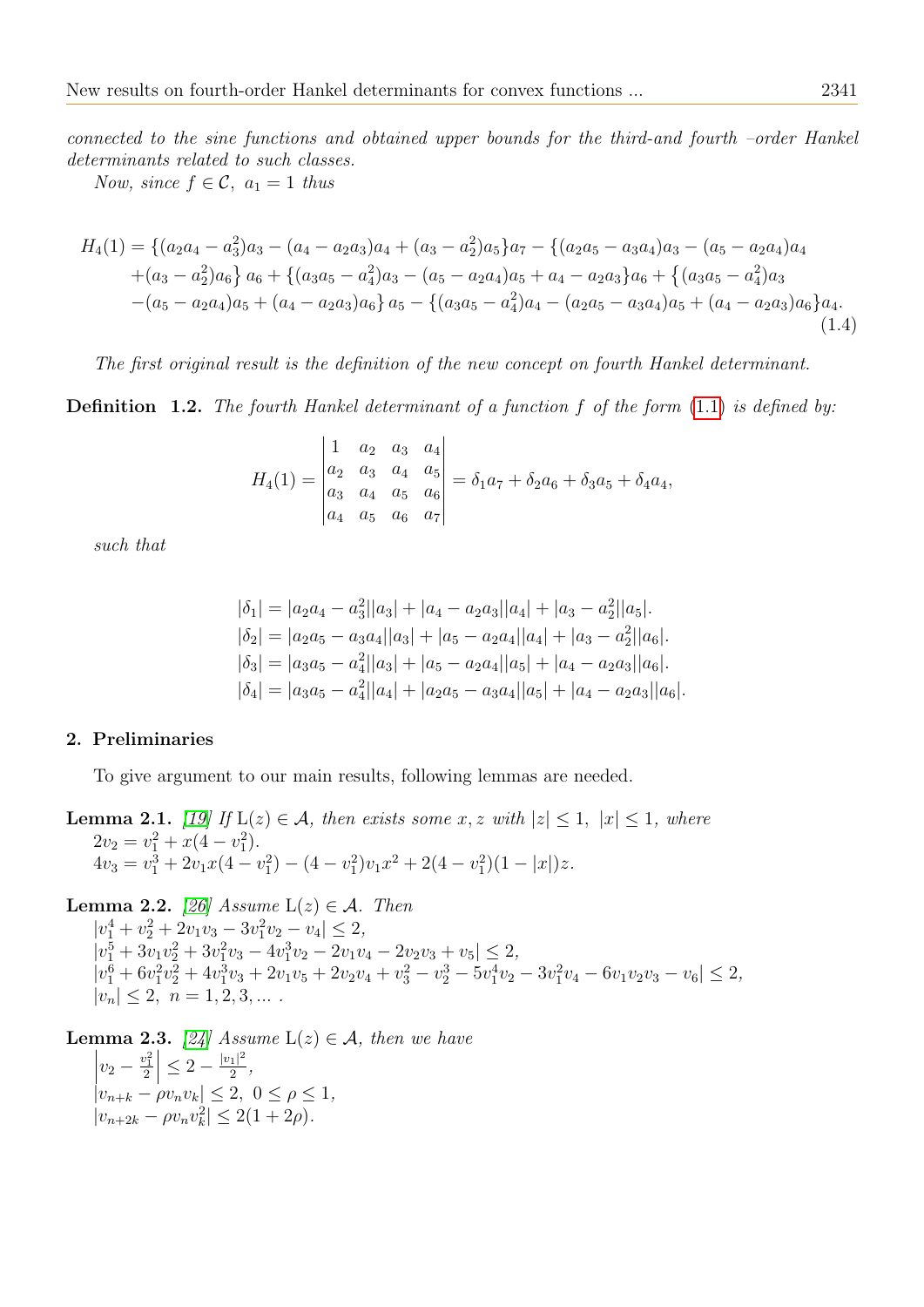### 3. Main Results

We give now the state and prove our theorems, represent the main results of this paper.

**Theorem 3.1.** Assume the function  $f \in \mathcal{S}_{\mathcal{C}}^{\#}$  and represented by [\(1.1\)](#page-0-0), then

<span id="page-3-0"></span>
$$
|a_2| \le \frac{1}{2}
$$
,  $|a_3| \le \frac{1}{6}$ ,  $|a_4| \le 0.0886$ ,  $|a_5| \le \frac{3}{40}$ ,  $|a_6| \le \frac{191}{4320}$ ,  $|a_7| \le 0.2346$ 

**Proof** . Because  $f \in \mathcal{S}_{\mathcal{C}}^{\#}$ , according to subordination relation, therefore, there exists a Schwarz function  $\mathcal{W}(z)$  with  $|\mathcal{W}(z)| < 1$  and  $\mathcal{W}(0) = 0$ , satisfying  $\frac{zf''(z)}{f'(z)} = 1 + \sin(\mathcal{W}(z))$ , such that,

$$
1 + \frac{zf''(z)}{f'(z)} = 1 + 2a_2z + (6a_3 - 4a_2^2)z^2 + (12a_4 - 18a_2a_3 + 8a_2^3)z^3 + (20a_5 - 18a_3^2 - 32a_2a_4 + 48a_2^2a_3 - 16a_2^4) a^4 + (30a_6 - 2a_3^2 - 50a_2a_5 + 80a_2^2a_4 - 50a_3a_4 + 90a_2a_3^2 - 120a_2^3 + 32a_2^5)a^5
$$
  
+  $(42a_7 - 72a_2a_6 - 30a_3a_5 + 120a_2^2a_5 - 48a_4^2 + 192a_2a_3a_4 - 192a_2^3a_4 - 180a_2^2a_3^2 + 240a_2^4a_3 - 64a_2^6) a^6 + ...$  (3.1)

Assume that  $p(z) = \frac{1+W(z)}{1-W(z)} = 1 + v_1z + v_2z^2 + v_3z^3 + ...,$ it is clear to see that  $p(z) \in \mathcal{F}$  and  $\mathcal{W}(z) = \frac{\mathbb{p}(z)-1}{1+\mathbb{p}(z)} = \frac{v_1z+v_2z^2+v_3z^3+...}{2+1+v_1z+v_2z^2+v_3z^3-}$  $\frac{v_1z+v_2z^2+v_3z^3+...}{2+1+v_1z+v_2z^2+v_3z^3+...}$ On the other side,

$$
1 + \sin(W(z)) = 1 + \frac{1}{2}v_1z + \left(\frac{v_2}{2} - \frac{v_1^2}{4}\right)z^2 + \left(\frac{5v_1^3}{48} + \frac{v_4 - v_1v_3}{2} + \frac{5v_1^2v_2}{16} - \frac{v_2^2}{4} - \frac{v_1^4}{32}\right)z^4
$$
  
+ 
$$
\left(\frac{v_5 - v_1v_4 - v_2v_3}{2} + \frac{5v_1^2v_3 + v_1v_2^2}{16} - \frac{v_1^3v_2}{8} + \frac{v_1^5}{3840}\right)z^5 + \left(\frac{v_6 - v_1v_5 - v_2v_4}{2} + \frac{5v_1v_2v_3}{8} + \frac{5v_2^3}{48} - \frac{v_3^2}{4} + \frac{5v_1^6}{512} + \frac{v_1^4v_2}{768} - \frac{3v_1^2v_2^2}{16} + \frac{5v_1^2v_4}{16} - \frac{v_1^3v_3}{8}\right)z^6 + \dots
$$
 (3.2)

<span id="page-3-1"></span>Comparing the coefficients of  $z, z^2, ..., z^6$  between equations [\(3.1\)](#page-3-0) and [\(3.2\)](#page-3-1), we have

$$
2a_2 = \frac{1}{2}v_1,
$$
  
\n
$$
6a_3 = \frac{v_2}{2} - \frac{v_1^2}{4} + 4\left(\frac{v_1}{4}\right)^2,
$$
  
\n
$$
a_4 = \frac{5v_1^3}{576} + \frac{v_3}{24} + \frac{v_1^2}{24} - \frac{v_1v_2}{96},
$$
  
\n
$$
20a_5 = \frac{a_4 - a_1a_3}{2} + \frac{5a_1^2a_2}{16} - \frac{a_2^2}{4} - \frac{a_1^4}{32} + 18\left(\frac{a_2}{12}\right)^2 + 32\left[\frac{v_1}{4}\left(\frac{v_3}{24} - \frac{v_1v_2}{96} - \frac{v_1^3}{576}\right)\right] - 48\left[\left(\frac{v_1}{4}\right)^2 \frac{v_2}{12}\right]
$$
  
\n
$$
+ 16\left(\frac{v_1}{4}\right)^4,
$$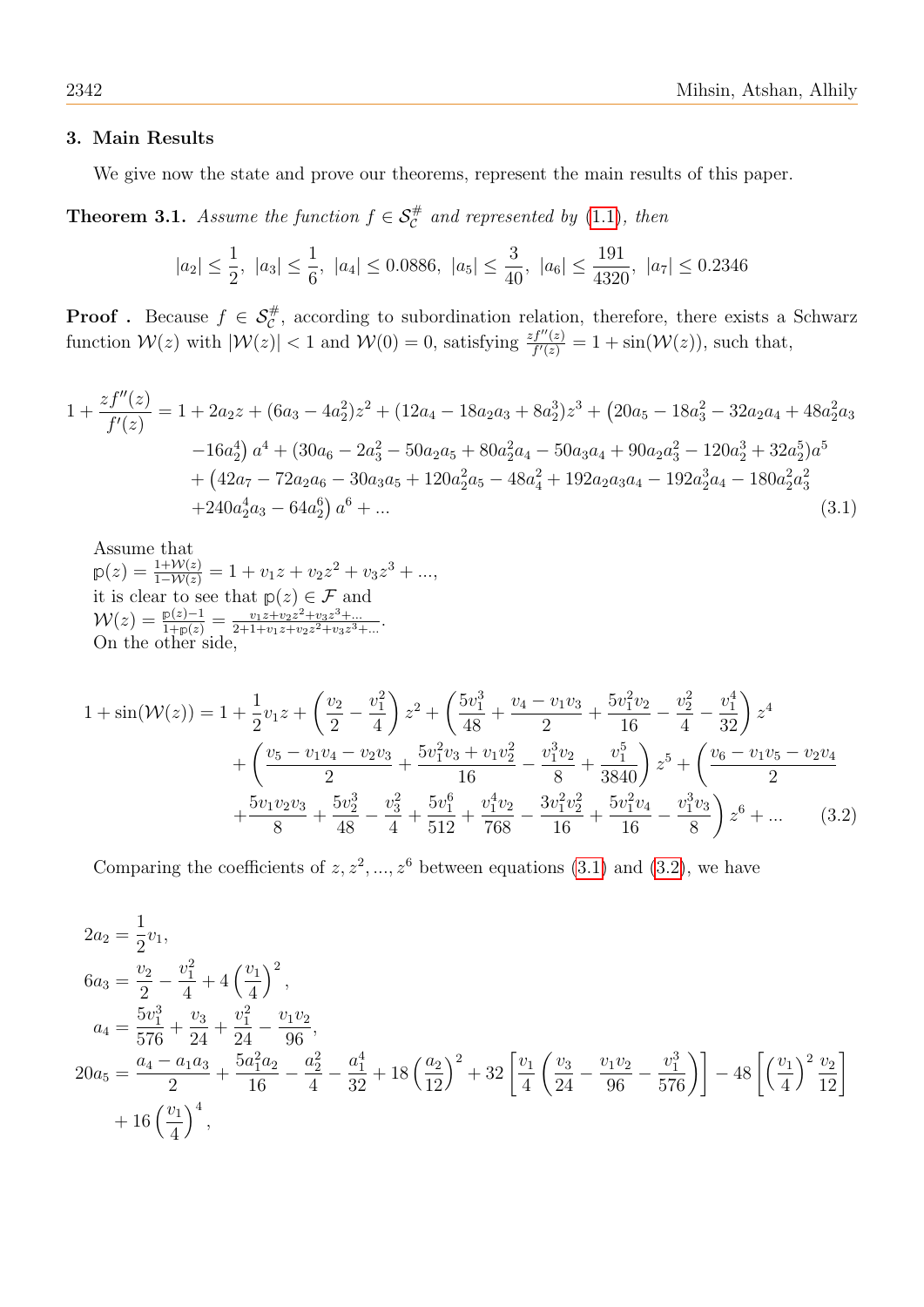$$
30a_6 = \frac{v_5 - v_1v_4 - v_2v_3}{2} + \frac{5v_1^2v_3 + v_1v_2^2}{16} - \frac{v_1^3v_2}{8} + \frac{v_1^5}{3840} + 2\left(\frac{v_2}{12}\right)^2 + 50\left[\frac{v_1}{4}\left(\frac{v_4}{40} - \frac{v_1v_3}{120} + \frac{v_1}{1152}\right)\right]
$$
  
\n
$$
-\frac{v_1^2v_2}{960} - \frac{v_2^2}{160}\right) - 80\left[\left(\frac{v_1}{4}\right)^2 \left(\frac{v_3}{24} - \frac{v_1v_2}{96} - \frac{v_1^3}{576}\right)\right] + 50\left[\frac{v_2}{12}\left(\frac{v_3}{24} - \frac{v_1v_2}{96} - \frac{v_1^3}{576}\right)\right]
$$
  
\n
$$
- 90\left[\frac{v_1}{4}\left(\frac{v_2}{12}\right)^2\right] + 120\left[\left(\frac{v_1}{4}\right)^3 \frac{v_2}{12}\right] - 32\left[\left(\frac{v_1}{4}\right)^5\right].
$$
  
\n
$$
42a_7 = \frac{v_6 - v_1v_5 - v_2v_4}{2} + \frac{5v_1v_2v_3}{8} + \frac{5v_2^3}{48} - \frac{v_3^2}{4} + \frac{5v_1^6}{512} + \frac{v_1^4v_2}{768} - \frac{3v_1^2v_2^2}{16} + \frac{5v_1^2v_4}{16} - \frac{v_1^3v_3}{8} + 72\left[\frac{v_1}{4}\left(\frac{v_5}{60} - \frac{v_1v_4}{160} - \frac{47v_2v_3}{4320} - \frac{49v_1v_2^2}{17280} + \frac{109v_1^3v_2}{57600} + \frac{38v_1^5}{57600} - \frac{37v_2^2}{17280}\right)\right] + 30\left[\frac{v_2}{12}\left(\frac{v_4}{
$$

and we obtain

<span id="page-4-0"></span>
$$
a_2 = \frac{1}{4}v_1
$$
  
\n
$$
a_3 = \frac{1}{12}v_2
$$
  
\n
$$
a_4 = \frac{5v_1^3}{576} + \frac{v_3}{24} + \frac{v_1^2}{24} - \frac{v_1v_2}{96}
$$
  
\n
$$
a_5 = \frac{v_4}{40} - \frac{v_1v_3}{120} + \frac{v_1^4}{1152} - \frac{v_1^2v_2}{960} - \frac{v_2^2}{32}
$$
\n(3.3)

$$
a_6 = \frac{-v_1v_4}{160} - \frac{47v_2v_3}{4320} + \frac{38v_1^5}{57600} - \frac{49v_2^2v_1}{17280} + \frac{109v_1^3v_2}{51840} - \frac{37v_2^2}{17280} + \frac{v_5}{60},
$$
\n(3.4)

$$
a_7 = \frac{v_1^2 v_4}{3360} + \frac{1777 v_1 v_2 v_3}{241920} + \frac{10379 v_1^6}{14515200} - \frac{5071 v_1^2 v_2^2}{967680} - \frac{1314029 v_1^4 v_2}{1255274496} - \frac{v_1 v_5}{210} - \frac{7 v_2 v_4}{672} + \frac{17 v_2^3}{8064} + \frac{v_6}{84} - \frac{v_3^2}{504} - \frac{111 v_1 v_2^2}{120960} + \frac{v_1^4}{24192} - \frac{5 v_1^3 v_3}{3024}
$$
\n
$$
(3.5)
$$

Applying Lemma [2.2,](#page-2-0) we obtain

$$
|a_2| \le \frac{1}{2}
$$
  
\n
$$
|a_3| \le \frac{1}{6}
$$
  
\n
$$
|a_4| \le \left| \frac{v_3}{24} - \frac{v_1 v_2}{96} - \frac{v_1^3}{576} \right| = \left| \frac{1}{24} \left[ v_3 - \frac{v_1 v_2}{3} \right] + \frac{v_1}{288} \left[ v_2 - \frac{v_1^2}{2} \right] \right|
$$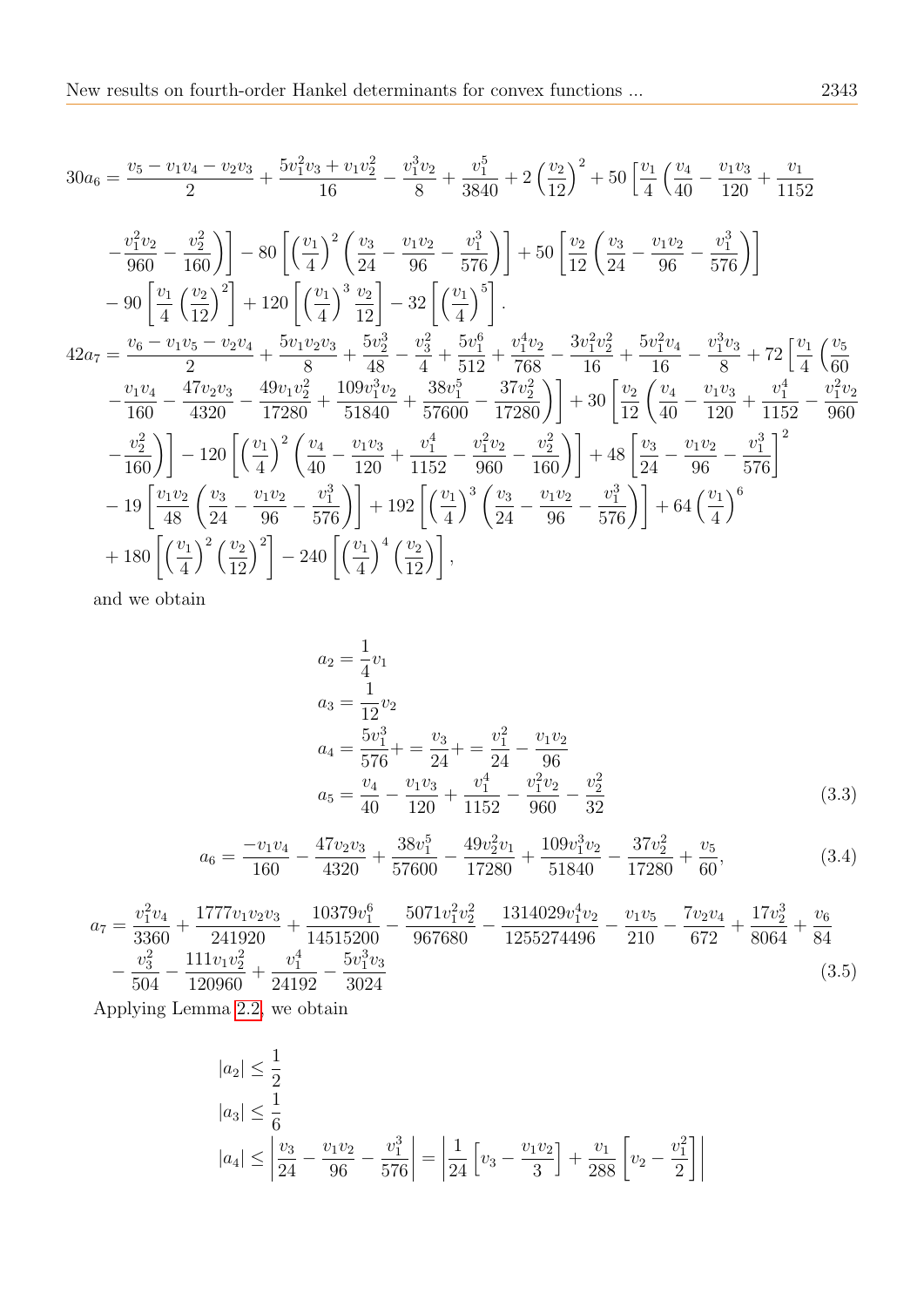Assume  $v_1 = v$ ,  $v \in [0, 2]$ , by applying Lemma [2.3,](#page-2-1) we have

$$
|a_4| \le \left|\frac{1}{24} \left[v_3 - \frac{v_1 v_2}{3}\right] + \frac{v_1}{288} \left[v_2 - \frac{v_1^2}{2}\right]\right| \le \frac{1}{12} + \frac{v\left(2 - \frac{v^2}{2}\right)}{288},
$$

as well, assume

$$
\mu(v) = \frac{1}{12} + \frac{v\left(2 - \frac{v^2}{2}\right)}{288},
$$

clearly, to obtain

$$
\mu'(v) = \frac{1}{144} - \frac{v^2}{192},
$$

take  $\mu'(v) = 0$ , we have  $v = \frac{2}{\sqrt{3}}$  $\frac{d}{3}$ , and so,  $\mu(v)$  has a maximum value satisfied at  $v = \frac{2}{\sqrt{3}}$  $\frac{2}{3}$ , as well which is

$$
|a_4| \le \mu \left(\frac{2}{\sqrt{3}}\right) = \frac{1}{2} + \frac{1}{108\sqrt{3}} = 0.0886.
$$
  
\n
$$
|a_5| \le \left|\frac{v_4}{40} - \frac{v_1v_3}{120} + \frac{v_1^4}{1152} - \frac{v_1^2v_2}{960} - \frac{v_2^2}{160}\right| = \left|\frac{1}{40}\left[v_4 - \frac{v_1v_3}{3}\right] - \frac{v_1^2}{576}\left[v_2 - \frac{v_1^2}{2}\right] - \frac{v_2}{160}\left[v_2 - -\frac{v_1^2}{2}\right] - \frac{7v_1^2v_2}{576}\right|
$$
\n(3.6)

Assume that  $v_1 = v$ ,  $v \in [0, 2]$ , by Lemma [2.3,](#page-2-1) to get

$$
|a_5| \le \frac{1}{20} + \frac{5v^2\left(2 - \frac{v^2}{2}\right)}{576} + \frac{1}{80}\left(2 - \frac{v^2}{2}\right) + \frac{7v^2}{288}.
$$

We have

$$
\mu(v) = \frac{1}{20} + \frac{5v^2\left(2 - \frac{v^2}{2}\right)}{576} + \frac{1}{80}\left(2 - \frac{v^2}{2}\right) + \frac{7v^2}{288},
$$

we obtain

$$
\mu'(v) = \frac{51}{720}v - \frac{5v^3}{288}.
$$

Thus,  $\mu(v)$  at a point  $v = 0$  has a maximum value, therefore,

$$
|a_5| \le \mu(0) = \frac{3}{40},
$$
  
\n
$$
|a_6| = \left| -\frac{v_1 v_4}{160} - \frac{47 v_2 v_3}{4320} + \frac{38 v_1^5}{57600} - \frac{49 v_1 v_2^2}{51840} - \frac{37 v_2^2}{17280} \right|
$$
  
\n
$$
= \left| \left[ v_5 - \frac{9 v_1 v_4}{10} \right] + \frac{47}{4320} [v_5 - v_2 v_3] + \frac{38 v_1^3}{28800} \left[ v_2 - \frac{v_1^2}{2} \right] - \frac{49 v_1 v_2}{51840} \left[ v_2 - \frac{v_1^2}{2} \right] \right|.
$$

Assume  $v_1 = v$ ,  $v \in [0, 2]$ , by applying Lemma [2.3,](#page-2-1) to obtain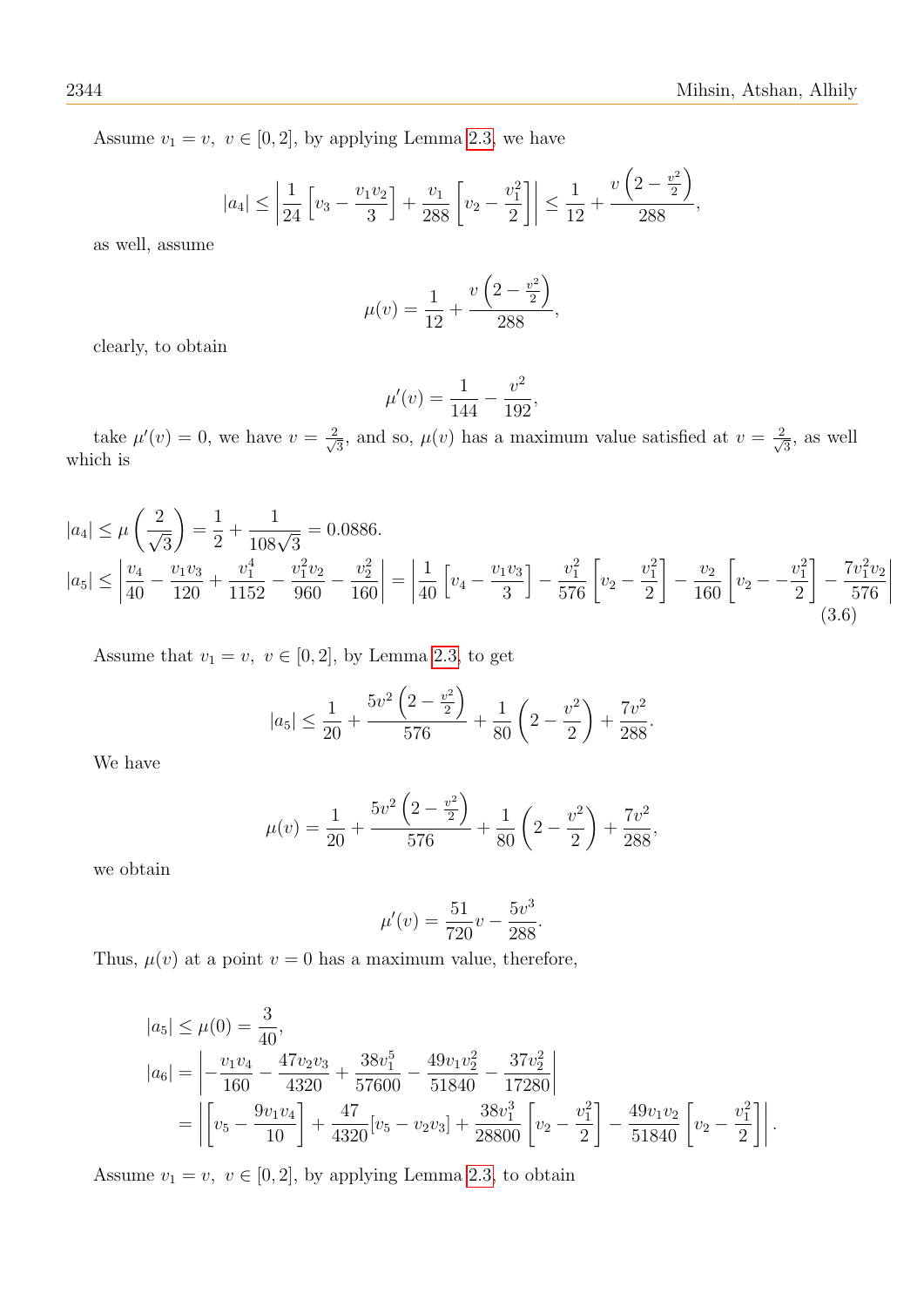$$
|a_6| \le \frac{1}{72} + \frac{47}{2160} + \frac{38v^3 \left[2 - \frac{v^2}{2}\right]}{28800} - \frac{98v \left[2 - \frac{v^2}{2}\right]}{51840} + \frac{72}{17280} \left[2 - \frac{v^2}{2}\right] + \frac{648c^3}{129600}
$$

Hence

$$
|a_6| \le \frac{1}{72} + \frac{47}{2160} + \frac{v^3 \left[2 - \frac{v^2}{2}\right]}{800} - \frac{49v \left[2 - \frac{v^2}{2}\right]}{25920} + \frac{37 \left[2 - \frac{v^2}{2}\right]}{8640} + \frac{324v^3}{64800},
$$

mean

$$
|a_6| \le \frac{1}{72} + \frac{47}{2160} + \frac{v^3 \left[2 - \frac{v^2}{2}\right]}{800} - \frac{49v \left[2 - \frac{v^2}{2}\right]}{25920} + \frac{37 \left[2 - \frac{v^2}{2}\right]}{8640} + \frac{v^3}{200}.
$$

Assume

$$
\mu(v) = \frac{1}{72} + \frac{47}{2160} + \frac{v^3 \left[2 - \frac{v^2}{2}\right]}{800} - \frac{49v \left[2 - \frac{v^2}{2}\right]}{25920} + \frac{37 \left[2 - \frac{v^2}{2}\right]}{8640} + \frac{v^3}{200}.
$$

we get

$$
\mu'(v) = \frac{190443v^2}{7516800} - \frac{87v^4}{9280} - \frac{1073v}{125280} + \frac{1207}{375840}.
$$

Therefore,  $v = 0$  be the root of function  $\mu'(v) = 0$  and  $\mu''(0) < 0$ , it is clear that the function  $\mu(v)$  has a maximum value at  $v = 0$ ,

$$
|a_6| \le \mu(0) = \frac{191}{4320}.
$$
  
\n
$$
|a_7| = \left| \frac{v_1^2 v_4}{3360} + \frac{1777 v_1 v_2 v_3}{241920} + \frac{10379 v_1^6}{14515200} - \frac{5071 v_1^2 v_2^2}{967680} - \frac{1314029 v_1^4 v_2}{1255274496} - \frac{v_1 v_5}{210} - \frac{7 v_2 v_4}{672} + \frac{17 v_2^3}{8064} + \frac{v_6}{84} - \frac{v_3^2}{540} \right|
$$
  
\n
$$
- \frac{111 v_1 v_2^2}{120960} + \frac{v_1^4}{24192} - \frac{5 v_1^3 v_3}{3024} \right| = \left| \frac{v_1^6}{14515200} - \frac{5071 v_1^2 v_2^2}{967680} - \frac{v_1 v_5}{210} + \frac{v_1^2 [v_4 - v_2^2]}{3360} + \frac{1777 [v_3 - v_1 v_2]}{241920} \right|
$$
  
\n
$$
+ \frac{5 v_1^3 [v_3 - v_1 v_2]}{3024} - \frac{1314029 v_1^4 [v_2 - \frac{v_1^2}{2}]}{1255274496} + \frac{17 v_2^2 [v_2 - \frac{v_1^2}{2}]}{8064} + \frac{[v_6 - \frac{5}{8} v_2 v_4]}{84} - \frac{7 v_2 [v_4 - v_2^2]}{672}
$$
  
\n
$$
+ \frac{v_1^2 [v_2 - \frac{v_1^2}{2}]}{24192} - \frac{111 v_2 [v_2 - \frac{v_1^2}{2}]}{120960} \right|.
$$
  
\n(3.7)

Assume  $v_1 = v, v \in [0, 2]$ , by using Lemma [2.3](#page-2-1) we obtain

$$
|a_7| \le \frac{v^6}{14515200} + \frac{5071v^2}{241920} + \frac{v}{105} + \frac{v^2}{1680} + \frac{1777v}{60480} + \frac{5v^3}{1512} + \frac{1314029v^4 \left[2 - \frac{v^2}{2}\right]}{1255274496} + \frac{17 \left[2 - \frac{v}{2}\right]}{2016} - \frac{1}{168} + \frac{1}{24} + \frac{v^2 \left[v_2 - \frac{v^2}{2}\right]}{24192} + \frac{111 \left[v_2 - \frac{v^2}{2}\right]}{60480}
$$

Putting

.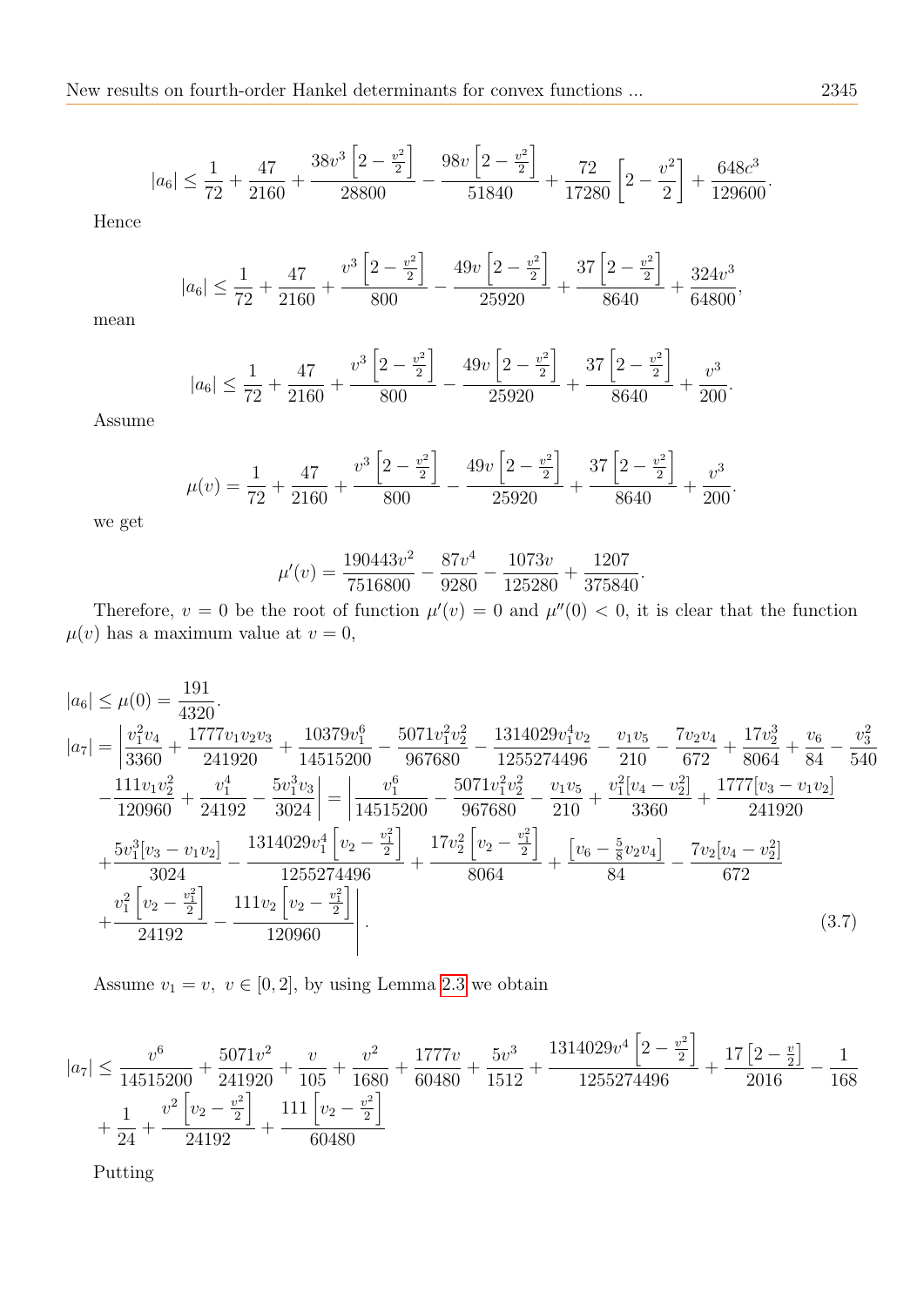$$
\mu(v) = \frac{v^6}{14515200} + \frac{5071v^2}{241920} + \frac{v}{105} + \frac{v^2}{1680} + \frac{1777v}{60480} + \frac{5v^3}{1512} + \frac{1314029v^4 \left[2 - \frac{v^2}{2}\right]}{1255274496} + \frac{17\left[2 - \frac{v}{2}\right]}{2016} - \frac{1}{1680} + \frac{1}{24} + \frac{v^2 \left[v_2 - \frac{v^2}{2}\right]}{24192} + \frac{111\left[v_2 - \frac{v^2}{2}\right]}{60480}
$$

We have

 $\mu'(v) \geq 0.$ 

Therefore,  $\mu(v)$  has a maximum value at  $v = 2$ , and we obtain

$$
|a_7| \le \mu(2) = 0.2346. \tag{3.8}
$$

h

Therefore, we get the result.  $\square$ 

**Theorem 3.2.** If f is a function represented by the form [\(1.1\)](#page-0-0) and  $f \in S_c^{\#}$ , then, we have

<span id="page-7-0"></span>
$$
|a_3 - a_2^2| \le \frac{1}{6} \tag{3.9}
$$

.

.

**Proof**. By using the equation  $(3.5)$ , we obtain

$$
|a_3 - a_2^2| = \left| \frac{v_2}{12} - \frac{v_1^2}{16} \right|.
$$

Thus, by using Lemma [2.1,](#page-2-2) to obtain

$$
|a_3 - a_2^2| = \left| \frac{x(4 - v_1^2)}{24} - \frac{v_1^2}{32} \right|
$$

Assume that  $v_1 = v$ ,  $v \in [0, 2]$ ,  $x = \mathfrak{t}$  and  $\mathfrak{t} \in [0, 1]$ . Then by applying the triangle inequality, to get

$$
|a_3 - a_2^2| = \frac{t(4 - v_1^2)}{24} - \frac{v_1^2}{32}
$$

Assume

$$
\mu(v, \mathbf{t}) = \frac{\mathbf{t}(4 - v_1^2)}{24} - \frac{v_1^2}{32},
$$

Thus for all  $v \in (0, 2)$  and  $\mathfrak{t} \in (0, 1)$ , we obtain

$$
\frac{\partial \mu}{\partial \mathfrak{t}} = \frac{4 - v^2}{24} > 0,
$$

therefore  $\mu(v, t)$  is an increasing function on the interval [0,1] about t. Thus,  $\mu(v, t)$  have the maximum value at  $t = 1$ , hence

$$
\max \mu(v, \mathfrak{t}) = \mu(v, 1) = \frac{4 - v^2}{24} + \frac{v^2}{32} = \frac{4(4 - v^2) + 3v^2}{96} = \frac{16 - v^2}{96}.
$$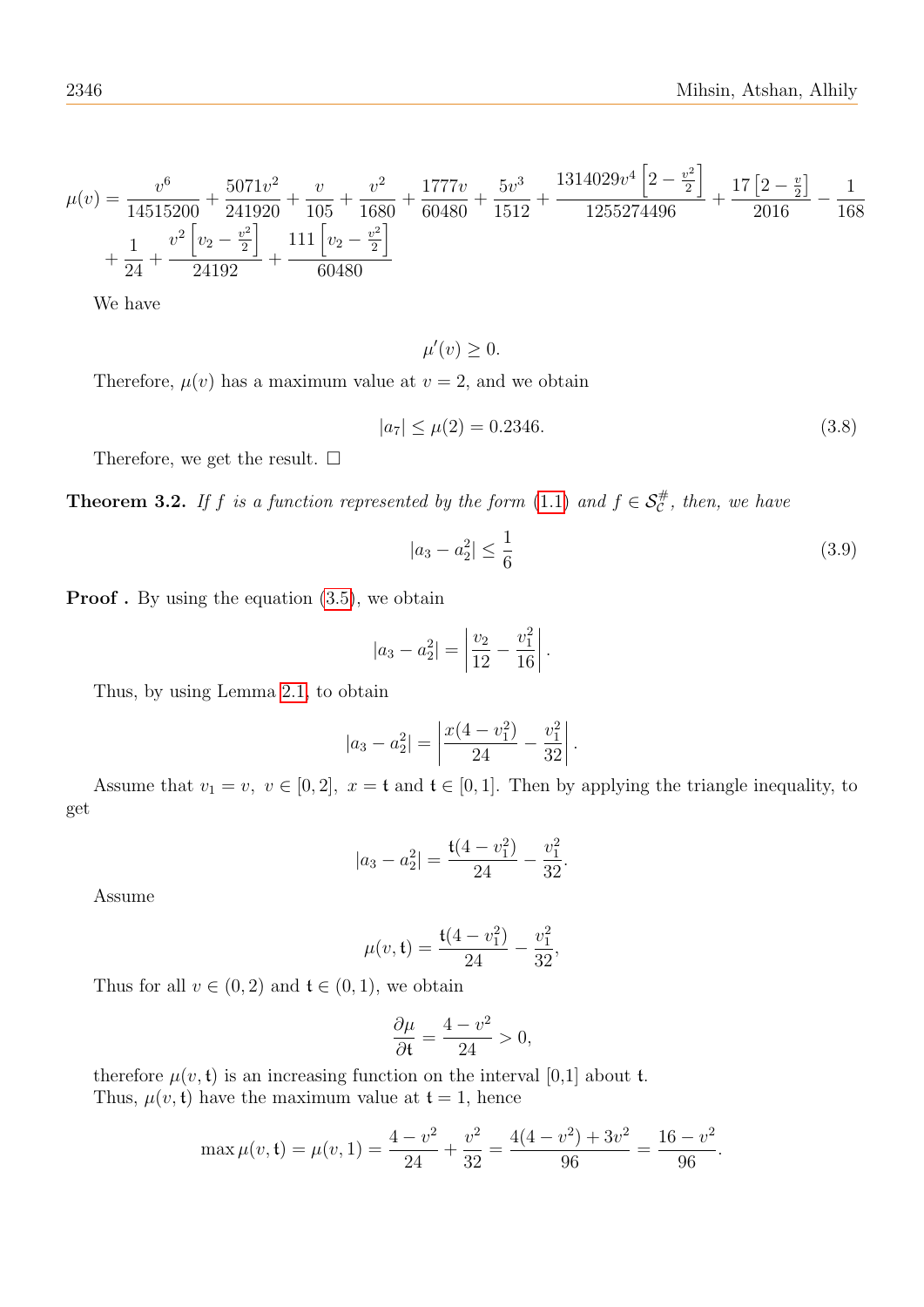Define  $\pi(v) = \frac{16 - v^2}{96}$ , Clearly that  $\pi(v)$  has a maximum value at  $v = 0$ , thus

$$
|a_3 - a_2^2| \le \pi(v) = \frac{1}{6}.
$$

The proof is complete.  $\square$ 

**Theorem 3.3.** If f is a function represented by the form  $(1.1)$  and  $f \in S^{\#}_{\mathcal{C}}$ , then, we obtain

<span id="page-8-0"></span>
$$
|a_2 a_3 - a_4| \le \frac{1}{12} \tag{3.10}
$$

**Proof**. By equation  $(3.5)$ , we obtain

$$
|a_2a_3 - a_4| = \left| \frac{v_1v_2}{48} + \frac{v_1v_2}{96} - \frac{v_3}{24} + \frac{v_1^3}{576} \right| = \left| \frac{3v_1v_2}{96} - \frac{v_3}{24} + \frac{v_1^3}{576} \right|.
$$

By using Lemma [2.1,](#page-2-2) we obtain

$$
|a_2a_3 - a_4| = \left| \frac{7v_1^3}{576} + \frac{(4 - v_1^2)x^2v_1}{384} - \frac{(4 - v_1^2)(1 - |x|^2)z}{48} \right|.
$$

Assume that  $v_1 = v$ ,  $v \in [0, 2]$ ,  $x = \mathfrak{t}$  and  $\mathfrak{t} \in [0, 1]$ . Then by applying the triangle inequality, to get

$$
|a_2a_3 - a_4| \le \frac{7v_1^3}{576} + \frac{(4 - v_1^2)t^2v_1}{384} - \frac{(4 - v_1^2)(1 - t^2)}{48}.
$$

Suppose

$$
\mu(v, \mathbf{t}) = \frac{7v_1^3}{576} + \frac{(4 - v_1^2)\mathbf{t}^2 v_1}{384} - \frac{(4 - v_1^2)(1 - \mathbf{t}^2)}{48}.
$$

Thus, for all  $v \in (0, 2)$  and  $\mathfrak{t} \in (0, 1)$ , to obtain

$$
\frac{\partial \mu}{\partial \mathfrak{t}} = \frac{(4 - v^2)(v - 8)\mathfrak{t}}{192} < 0,
$$

that is,  $\mu(v, t)$  is an decreasing function on the interval [0,1] about t. Hence, the function  $\mu(v, \mathbf{t})$  have a maximum value at  $\mathbf{t} = 0$ , which is

$$
\max \mu(v, \mathbf{t}) = \mu(v, 0) = \frac{7v^3}{576} + \frac{(4 - v^2)}{48}.
$$

Now, we define

$$
\pi(v) = \frac{7v^3}{576} + \frac{(4 - v^2)}{48},
$$

the function  $\pi(v)$  has a maximum value at  $v = 0$ , also, we have

$$
|a_2 a_3 - a_4| \le \pi(0) = \frac{1}{12}.
$$

Hence, the proof is complete.  $\square$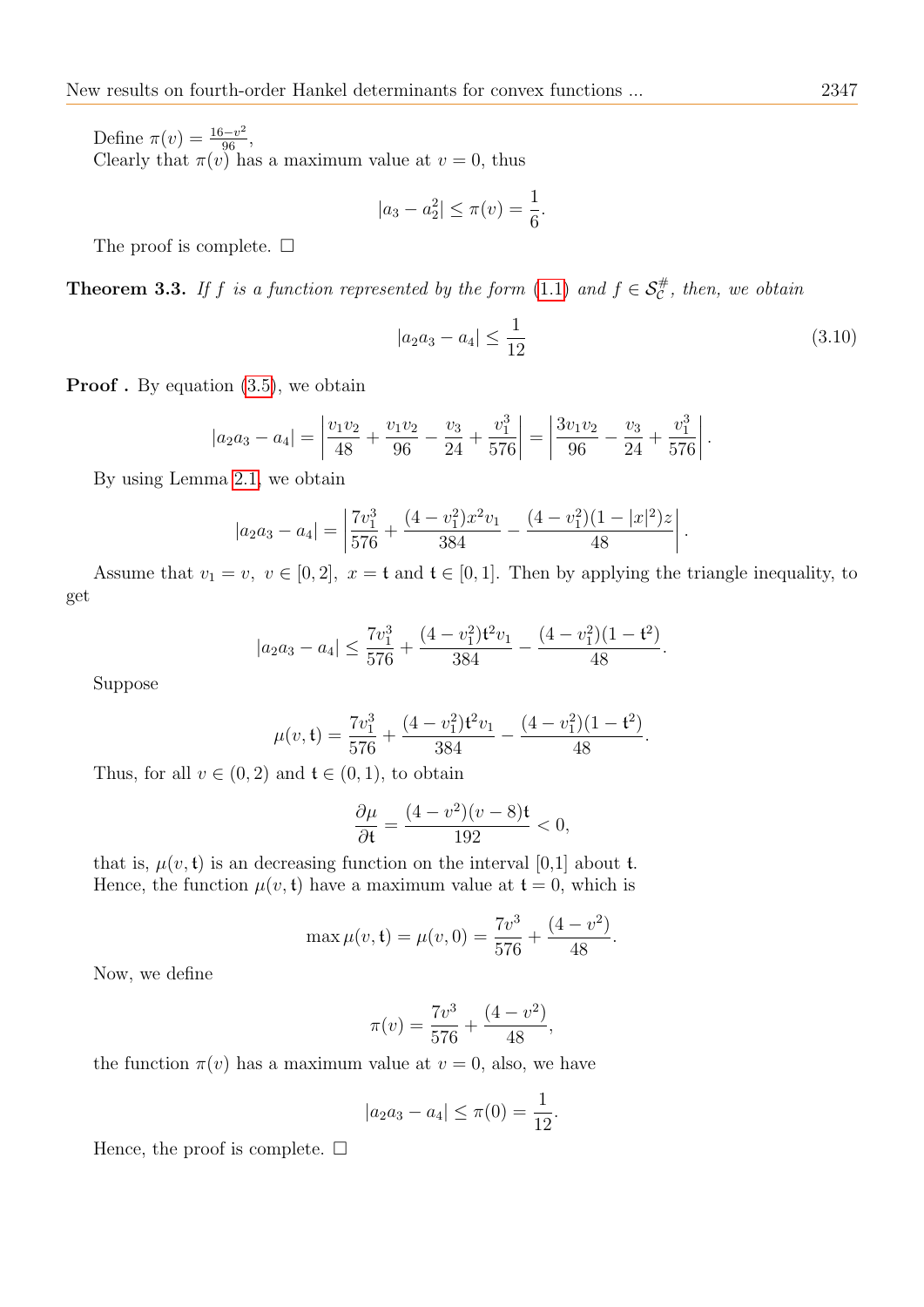**Theorem 3.4.** If f is a function represented by the form [\(1.1\)](#page-0-0) and  $f \in S_c^{\#}$ , then, we obtain

<span id="page-9-0"></span>
$$
|a_2 a_4 - a_3^2| \le \frac{1}{36}.\tag{3.11}
$$

**Proof**. By equation [\(3.5\)](#page-4-0) and  $f \in \mathcal{S}_{\mathcal{C}}^{\#}$ , to obtain

$$
|a_2a_4 - a_3^2| = \left| \frac{v_1v_3}{96} - \frac{v_1^2v_2}{384} - \frac{v_1^4}{2304} - \frac{v_2^2}{144} \right|.
$$

By Lemma [2.1,](#page-2-2) we have

$$
|a_2a_4-a_3^2| = \left| -\frac{5v_1^4}{4608} - \frac{x^2v_1^2(4-v_1^2)}{384} - \frac{x^2(4-v_1^2)^2}{576} + \frac{v_1(4-v_1^2)(1-|x|^2)z}{192} \right|.
$$

Assume that  $v_1 = v$ ,  $v \in [0, 2]$ ,  $x = \mathfrak{t}$  and  $\mathfrak{t} \in [0, 1]$ . Then by applying the triangle inequality, to get

$$
|a_2a_4 - a_3^2| \le \frac{t^2v^2(4-v^2)}{384} + \frac{(1-t^2)(4-v^2)vz}{192} + \frac{t^2(4-v^2)^2}{576} + \frac{5v^4}{4608}.
$$

Put

$$
\mu(v, \mathbf{t}) = \frac{\mathbf{t}^2 v^2 (4 - v^2)}{384} + \frac{(1 - \mathbf{t}^2)(4 - v^2) v z}{192} + \frac{\mathbf{t}^2 (4 - v^2)^2}{576} + \frac{5v^4}{4608}.
$$

Therefore, for all  $v \in (0, 2)$  and  $\mathfrak{t} \in (0, 1)$ , to obtain

$$
\frac{\partial \mu}{\partial t} = \frac{(4 - v^2)(v^2 - 6v + 8)t}{576} > 0,
$$

which implies that the function  $\mu(v, t)$  increases on the interval [0,1] about t. That is, has a maximum value at  $t = 1$ , we have

$$
\max \mu(v, \mathbf{t}) = \mu(v, 1) = \frac{v^2(4 - v^2)}{384} + \frac{(4 - v^2)^2}{576} + \frac{5v^4}{4608}.
$$

Setting

$$
\pi(v) = \frac{v^2(4 - v^2)}{384} + \frac{(4 - v^2)^2}{576} + \frac{5v^4}{4608},
$$

thus, we obtain

$$
\pi'(v) = \frac{2v(4-v^2) + v^2(-2v)}{384} + \frac{2(4-v^2)(-2v)}{576} + \frac{20v^3}{4608} = \frac{v(4-v^2)}{196} - \frac{v^3}{196} - \frac{v(4-v^2)}{144} + \frac{5v^3}{1152}.
$$

If  $\pi'(v) = 0$ , thus the root is  $v = 0$ , furthermore, since  $\pi''(0) = \frac{-1}{576}$ . Also the function  $\pi(v)$  have the maximum value at  $v = 0$ , we obtain

$$
|a_2 a_4 - a_3^2| \le \pi(0) = \frac{1}{36}
$$

.

Hence, the proof is complete.  $\square$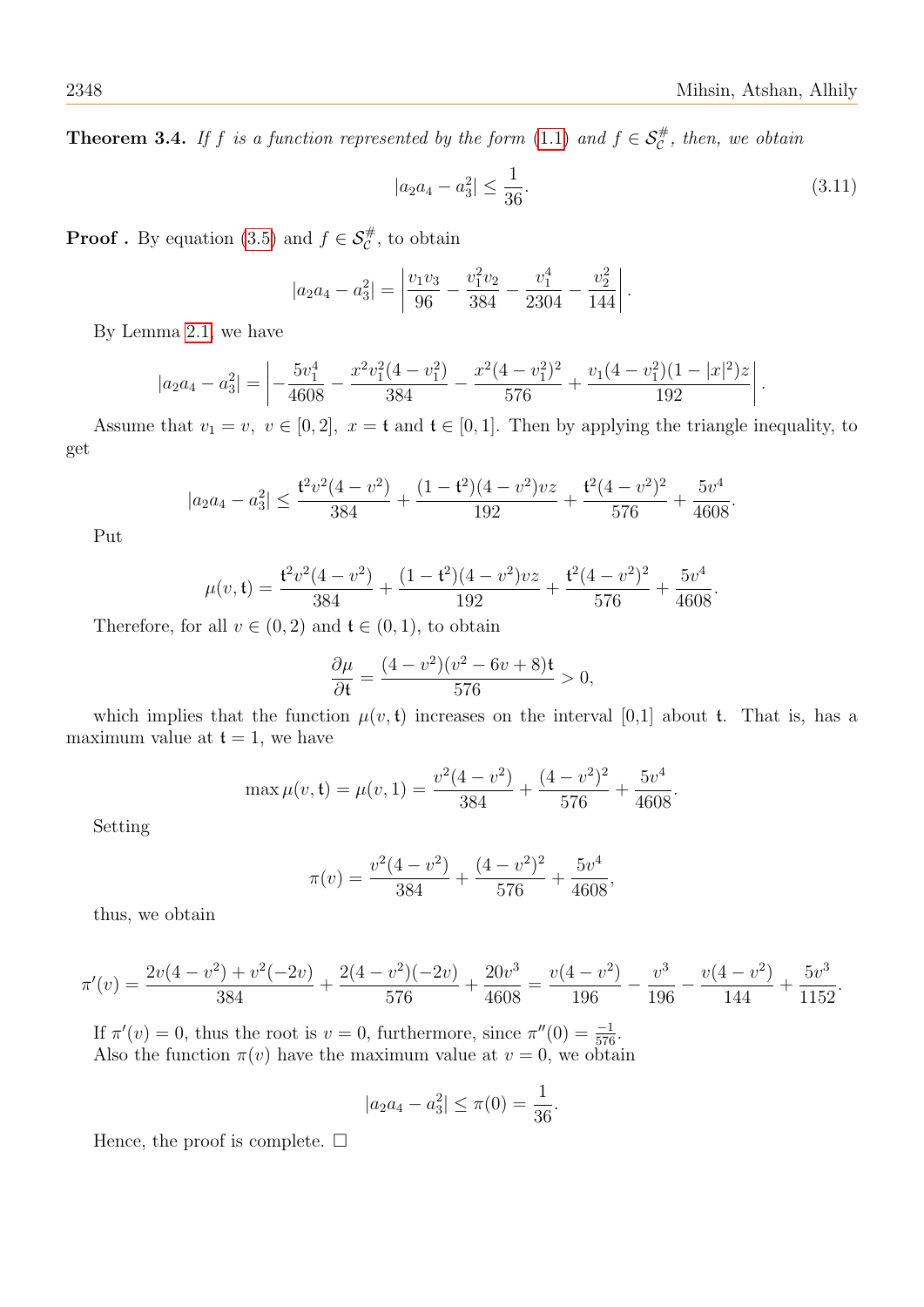**Theorem 3.5.** If f is a function represented by the form [\(1.1\)](#page-0-0) and  $f \in S_c^{\#}$ , then we obtain

$$
|a_2a_5 - a_3a_4| \le \frac{19}{360}.
$$

**Proof**. Assume  $f \in \mathcal{S}_{\mathcal{C}}^{\#}$ , then by using [\(3.5\)](#page-4-0), to obtain

$$
|a_2a_5 - a_3a_4| = \left| \frac{v_1}{4} \left( \frac{v_4}{40} - \frac{v_1v_3}{120} + \frac{v_1^4}{1152} - \frac{v_1^2v_2}{960} - \frac{v_2^2}{160} \right) - \left[ \frac{v_2}{12} \left( \frac{v_3}{24} - \frac{v_1v_2}{96} - \frac{v_1^3}{576} \right) \right] \right|
$$
  
\n
$$
= \left| \frac{v_1v_4}{160} - \frac{v_1^2v_3}{480} + \frac{v_1^5}{4608} - \frac{v_1^3v_2}{3840} - \frac{v_1v_2^2}{640} - \frac{v_2v_3}{288} + \frac{v_1v_2^2}{1152} + \frac{v_1^3v_2}{6912} \right|
$$
  
\n
$$
= \left| \frac{v_1^5}{4608} + \frac{v_1v_4}{160} - \frac{v_1v_2^2}{1440} - \frac{v_1^2v_3}{480} - \frac{v_1^3v_2}{34560} - \frac{v_2v_3}{288} \right|
$$
  
\n
$$
= \left| \frac{v_1^3 \left[ v_2 - \frac{v_1^2}{2} \right]}{34560} - \frac{v_3 \left[ v_2 - \frac{v_1^2}{2} \right]}{288} + \frac{v_1 \left[ v_4 - v_1v_3 \right]}{240} + \frac{v_1^5}{1152} + \frac{v_1 \left[ v_4 - \frac{1}{4}v_2^2 \right]}{4320} \right|.
$$

Assume that  $v_1 = v$ ,  $v \in [0, 2]$ , by applying Lemma [2.3,](#page-2-1) to get

$$
|a_5| \le \frac{1}{20} + \frac{5v^2\left(2 - \frac{v^2}{2}\right)}{576} + \frac{\left(2 - \frac{v^2}{2}\right)}{80} + \frac{7v^2}{288}.
$$

Assume

$$
\mu(v) = \frac{v^3 \left[2 - \frac{v^2}{2}\right]}{34560} + \frac{\left[2 - \frac{v^2}{2}\right]}{144} + \frac{v}{80} + \frac{v^5}{1152}.
$$

Thus, for all  $v \in (0, 2)$ , to obtain

$$
\mu'(v) = \frac{v^2}{5760} + \frac{59}{13824} - \frac{v}{144} + \frac{1}{80} > 0.
$$

Hence, the function  $\mu(v)$  increases on [0,2] about v. Clearly, the maximum value of  $\mu(v)$  at  $v = 2$ , also we have

$$
|a_2 a_5 - a_3 a_4| \le \mu(2) = \frac{19}{360}.
$$

Hence, the proof is complete.  $\square$ 

**Theorem 3.6.** If f is a function represented by the form [\(1.1\)](#page-0-0) and  $f \in S_c^{\#}$ , then we obtain

<span id="page-10-0"></span>
$$
|a_5 - a_2 a_4| \le \frac{21}{320}.\tag{3.12}
$$

**Proof**. Suppose  $f \in \mathcal{S}_{\mathcal{C}}^{\#}$  and by form [\(3.5\)](#page-4-0), to get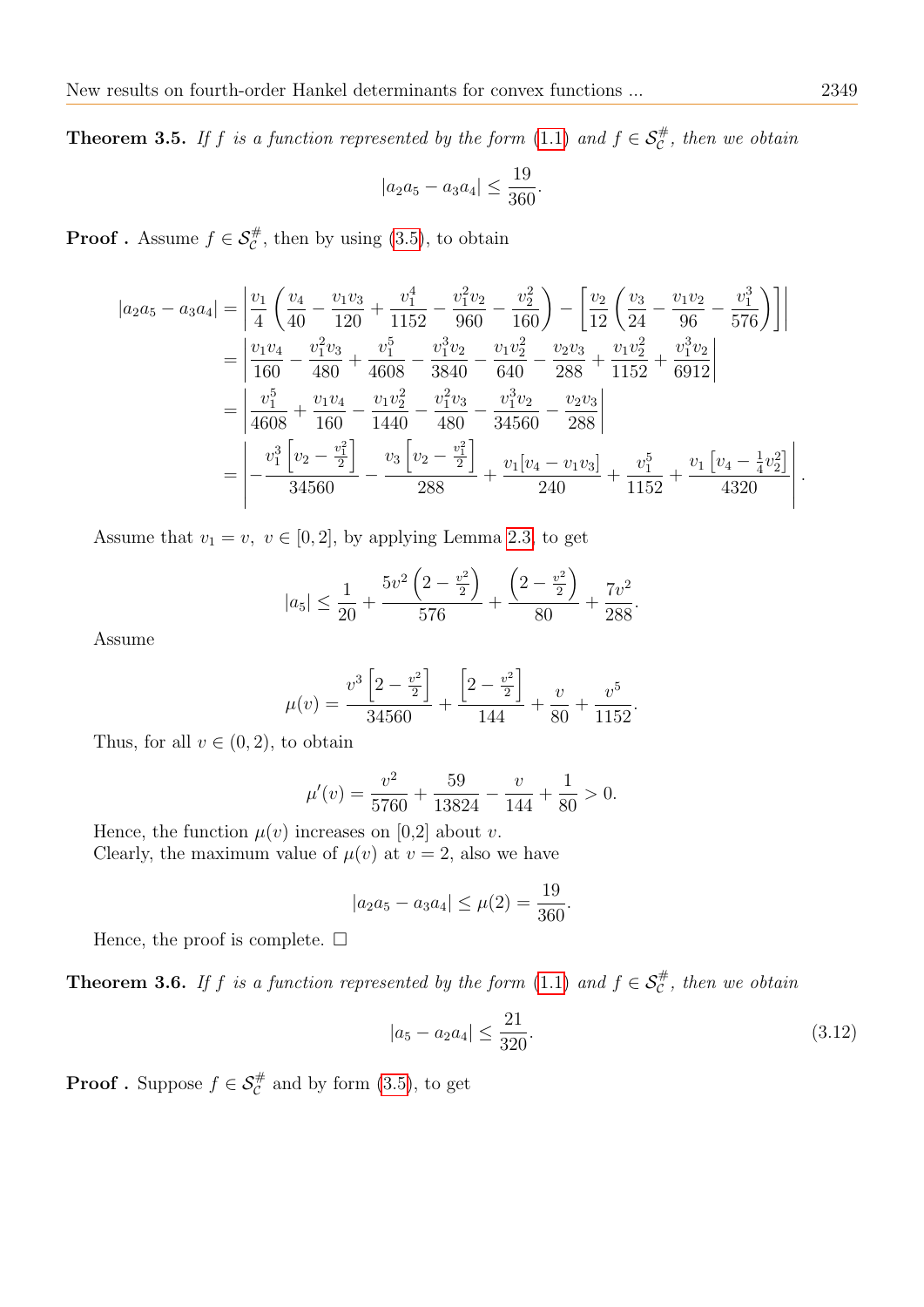$$
|a_5 - a_2 a_4| = \left| \frac{v_4}{40} - \frac{v_1 v_3}{120} + \frac{v_1^4}{1152} - \frac{v_1^2 v_2}{960} - \frac{v_2^2}{160} - \left[ \frac{v_1}{4} \left( \frac{v_3}{24} - \frac{v_1 v_2}{96} - \frac{v_1^3}{576} \right) \right] \right|
$$
  
= 
$$
\left| \frac{v_4}{40} - \frac{3v_1 v_3}{160} + \frac{v_1^4}{768} + \frac{v_1^2 v_2}{640} - \frac{v_2^2}{160} \right|
$$
  
= 
$$
\left| \frac{v_4^4 + v_2^2 + 2v_1 v_3 - 3v_1^3 v_2 - v_4}{160} - \frac{5v_1^2 \left[ v_2 - \frac{v_1^2}{2} \right]}{640} - \frac{3 \left[ v_4 - \frac{2}{3} v_1 v_3 \right]}{160} \right|.
$$

Now, by using Lemma [2.3,](#page-2-1) we obtain

$$
|a_5 - a_2 a_4| \le \frac{1}{20} + \frac{25v^2 \left[2 - \frac{v^2}{2}\right]}{640}.
$$

Assume

$$
\mu(v) = \frac{1}{20} + \frac{25v^2 \left[2 - \frac{v^2}{2}\right]}{640},
$$

therefore, we have

$$
\mu'(v) = \frac{5v}{32} - \frac{5v^3}{64}.
$$

Assume  $\mu'(v) = 0$  to get  $v =$ √  $\overline{2}$  or  $v = 0$  and  $\mu'$ 2) < 0, clearly that the maximum value of  $\mu(v)$  at  $v =$  $^{\mu}$ 2, also we get

$$
|a_5 - a_2 a_4| \le \mu(\sqrt{2}) = \frac{21}{320}.
$$

Hence, the proof is complete.  $\square$ 

**Theorem 3.7.** If f is a function represented by the form [\(1.1\)](#page-0-0) and  $f \in S_c^{\#}$ , then we obtain

<span id="page-11-0"></span>
$$
|a_5a_3 - a_4^2| \le \frac{1961}{25920}.\tag{3.13}
$$

**Proof**. Suppose  $f \in \mathcal{S}_{\mathcal{C}}^{\#}$  and by the form [\(3.5\)](#page-4-0), we get

$$
|a_5a_3 - a_4^2| = \left| \frac{v_2v_4}{480} + \frac{v_1v_2v_3}{5760} + \frac{v_1^4v_2}{27648} - \frac{v_1^2v_2^2}{5120} - \frac{v_2^3}{1920} - \frac{v_3^2}{576} + \frac{v_1^3v_3}{6912} - \frac{v_1^6}{331776} \right|
$$
  
= 
$$
\left| \frac{v_2\left[v_4 - \frac{v_1v_3}{9}\right]}{480} - \frac{v_3\left[v_3 - \frac{v_1v_2}{4}\right]}{576} - \frac{v_2^2\left[v_2 - \frac{v_1^2}{2}\right]}{1920} - \frac{v_1^2v_2\left[v_2 - \frac{v_1^2}{2}\right]}{2880} + \frac{v_1^3\left[v_3 - \frac{31v_1v_2}{32}\right]}{6912} \right|
$$
  
- 
$$
\frac{25v_1^4v_2}{13824} - \frac{v_1^6}{331776} \right|
$$

Now, by using Lemma [2.3,](#page-2-1) we get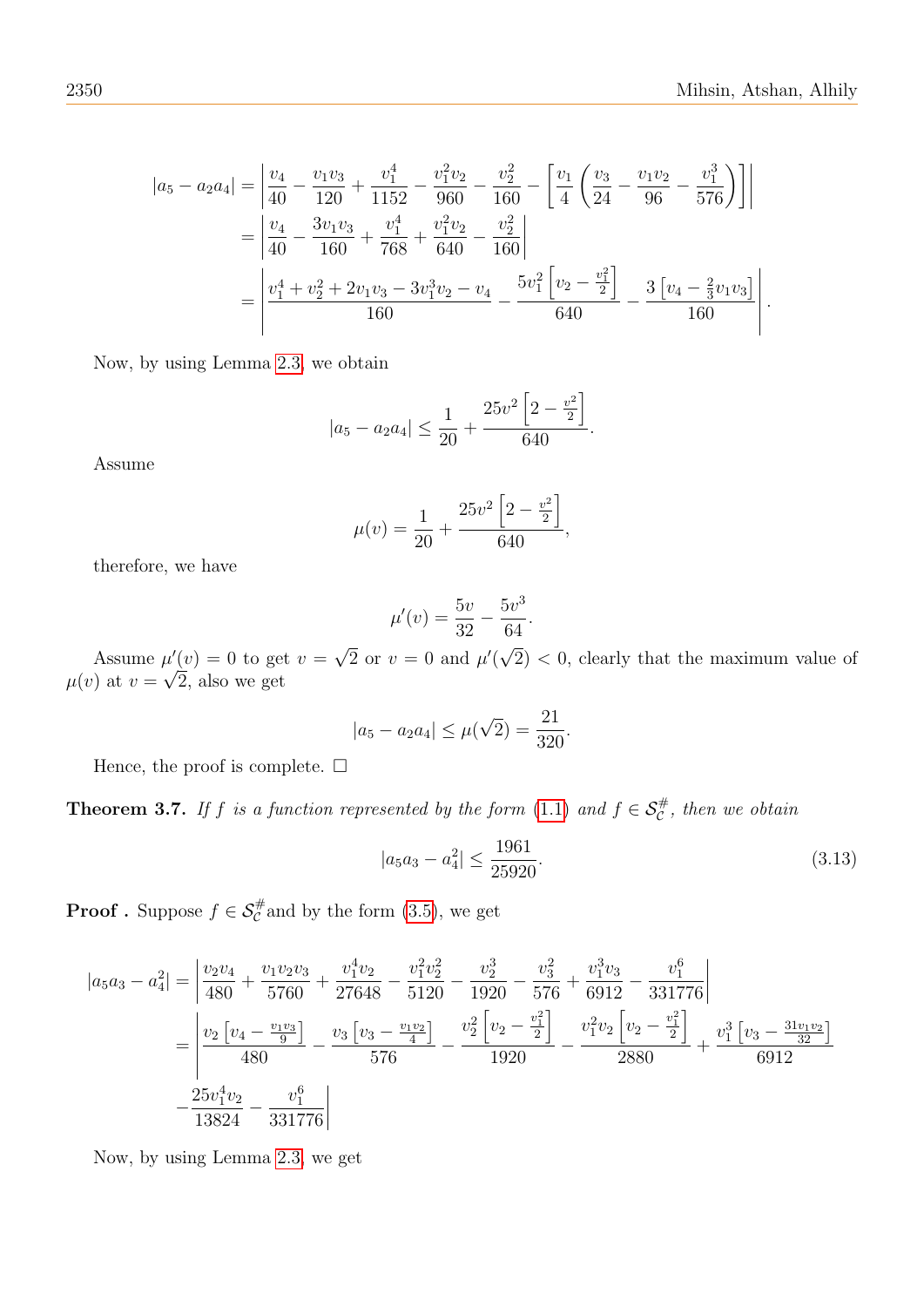$$
|a_5a_3 - a_4^2| \le \frac{1}{120} + \frac{1}{144} + \frac{\left[2 - \frac{v^2}{2}\right]}{480} + \frac{v^2\left[2 - \frac{v^2}{2}\right]}{1440} + \frac{v^3}{3456} + \frac{25v^4}{6912} + \frac{v^6}{331776}.
$$

Assume

$$
\mu(v) = \frac{1}{120} + \frac{1}{144} + \frac{\left[2 - \frac{v^2}{2}\right]}{480} + \frac{v^2\left[2 - \frac{v^2}{2}\right]}{1440} + \frac{v^3}{3456} + \frac{25v^4}{6912} + \frac{v^6}{331776}.
$$

Therefore, for all  $v \in (0, 2)$ , we have  $\mu'(v) > 0$ , it means that the maximum value of  $\mu(v)$  at  $t = 2$ , also we have

$$
|a_5 a_3 - a_4^2| \le \mu(2) = \frac{1961}{25920}
$$

Hence, the proof is complete.  $\square$ 

**Theorem 3.8.** If f is a function represented by the form [\(1.1\)](#page-0-0) and  $f \in S_c^{\#}$ , then we obtain

<span id="page-12-6"></span>
$$
|H_4(1)| \le 0.0103468.\t(3.14)
$$

.

Proof . Since

$$
H_4(1) = \{ (a_2a_4 - a_3^2)a_3 - (a_4 - a_2a_3)a_4 + (a_3 - a_2^2)a_5 \} a_7 - \{ (a_2a_5 - a_3a_4)a_3 - (a_5 - a_2a_4)a_4 + (a_3 - a_2^2)a_6 \} a_6 - \{ (a_3a_5 - a_4^2)a_3 - (a_5 - a_2a_4)a_5 + a_4 - a_2a_3 \} a_6 + \{ (a_3a_5 - a_4^2)a_3 - (a_5 - a_2a_4)a_5 + (a_4 - a_2a_3)a_6 \} a_5 - \{ (a_3a_5 - a_4^2)a_4 - (a_2a_5 - a_3a_4)a_5 + (a_4 - a_2a_3)a_6 \} a_4.
$$

Thus, by using the triangle inequality and by Definition [1.2,](#page-2-3) we obtain

$$
H_4(1) = |a_2a_4 - a_3||a_3||a_7| + |a_4 - a_2a_3||a_4||a_7| + |a_3 - a_2||a_5||a_7| + |a_2a_5 - a_3a_4||a_3||a_6|
$$
  
+  $|a_5 - a_2a_4||a_4||a_6| + |a_3 - a_2||a_6|^2 + |a_3a_5 - a_4||a_3||a_5| + |a_5 - a_2a_4||a_5|^2 + |a_4 - a_2a_3||a_6||a_5|$   
+  $|a_3a_5 - a_4^2||a_4|^2 + |a_2a_5 - a_3a_4||a_5||a_4| + |a_4 - a_2a_3||a_6||a_4|.$ 

Now, replace the equation [\(3.1\)](#page-3-0) and [\(3.9\)](#page-7-0), [\(3.10\)](#page-8-0), [\(3.11\)](#page-9-0), [\(3.12\)](#page-10-0), [\(3.13\)](#page-11-0) into [\(3.14\)](#page-12-6), we readily to get the result.  $\square$ 

#### References

- <span id="page-12-0"></span>[1] S.A. Al-Ameedee, W.G. Atshan and F.A. Al-Maamori, Second Hankel determinant for certain subclasses of biunivalent functions, J. Phys.: Conf. Ser. 1664 (2020) 012044.
- <span id="page-12-1"></span>[2] S.A. Al-Ameedee, W. G. Atshan and F.A. Al-Maamori, Coefficients estimates of bi-univalent functions defined by new subclass function, J. Phys.: Conf. Ser. 1530 (2020) 012105.
- <span id="page-12-5"></span>[3] M. Arif, L. Rani, M. Raza, and P. Zaprawa, Fourth Hankel determinant for the family of functions with bounded turning, Bulletin of the Korean Math. Soc. 55(6) (2018) 1703–1711.
- <span id="page-12-2"></span>[4] W.G. Atshan, I.A.R. Rahman and A.A. Lupas, Some results of new subclasses for bi-univalent functions using quasi-subordination, Symmetry 13(9) (2021) 1653.
- <span id="page-12-3"></span>[5] W.G. Atshan, S. Yalcin and R.A. Hadi, Coefficient estimates for special subclasses of k-fold symmetric bi-univalent functions, Math. Appl. 9(2) (2020) 83–90.
- <span id="page-12-4"></span>[6] K.O. Babalola, On  $H_3(1)$  Hankel determinant for some clastions, Y.J. Cho, J.K. Kim and S.S. Dragomir (eds.), Univ. Ilorin, 6 (2010) 1–7.